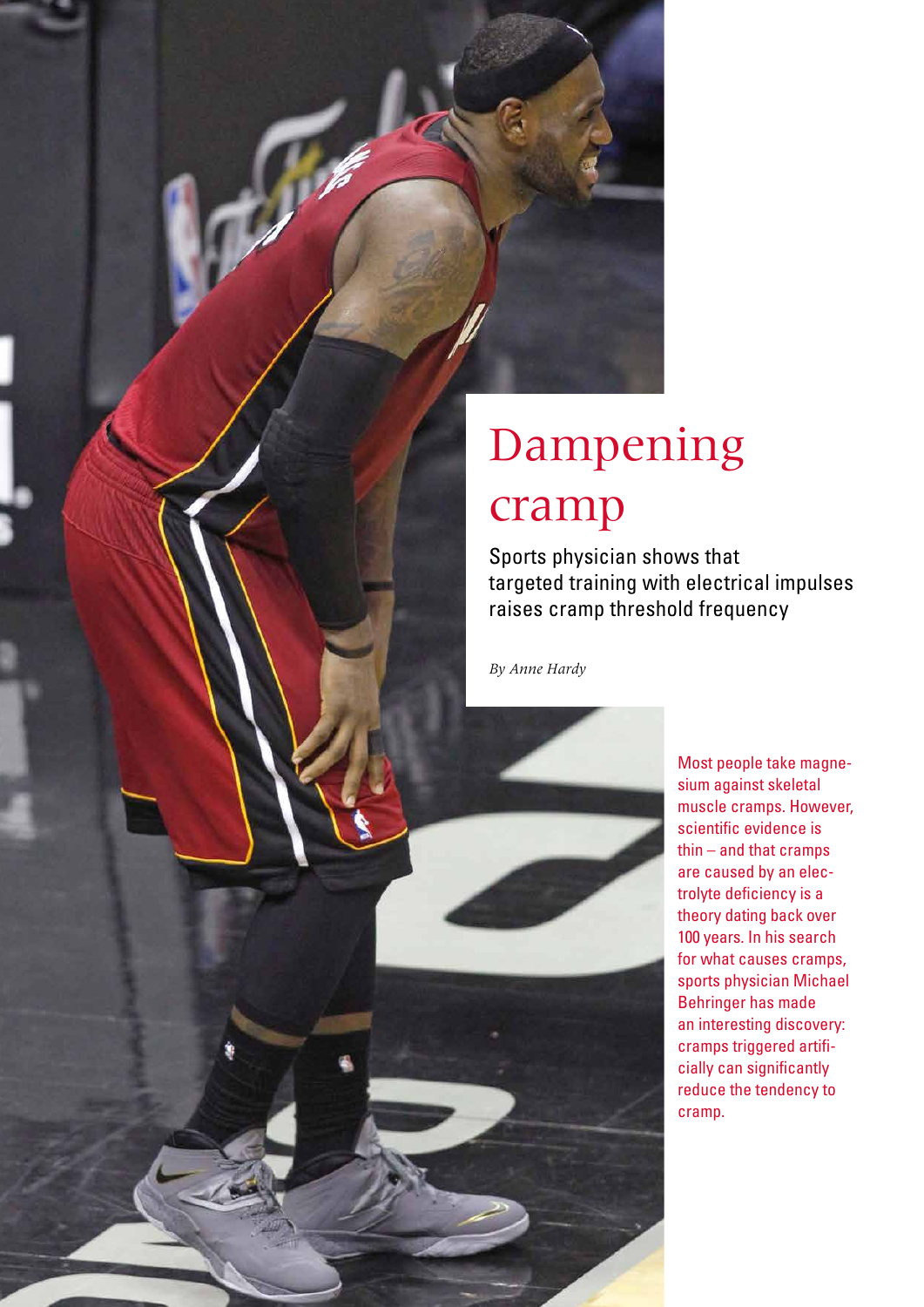$\frac{1}{10}$ t was an abrupt end for top basketball player LeBron James when he had to be carried off the court during the 2014 NBA Finals due to sudden cramp in his calf. Leg cramps are common among professional athletes, especially triathletes and marathon runners. It's hamstrung many a victory. Especially at the Olympic Games, this is a bitter disappointment for athletes after four years of hard training.

But athletes are not the only ones plagued by muscle cramps. Some people have frequent and extremely painful cramps in their calves at night, which forces them to get up and stretch or massage their legs. "In severe cases, the combination of pain and lack of sleep sometimes even leads to suicidal thoughts," says Professor Michael Behringer, sports physician at Goethe University.

Biarticular muscles, such as those forming part of the calf muscles, are particularly prone to cramps. They run across the knee and ankle joints and can therefore shorten more drastically when the joints are in certain positions. At night, for example, when the leg is bent, and the bedding presses down on the toes. Behringer tells the story of a truck driver who has suffered from cramps in his thighs since the age of ten. The frequency and intensity have meanwhile increased to such an extent that he is unable to work. Even the quinine-based medication usually prescribed in these cases has not helped.

### **Magnesium: effect in athletes not yet studied**

In grassroots sports, magnesium is the most popular remedy for cramp. Prior to or after a run, the amateur athlete dissolves a tablet in water to compensate for the electrolyte deficiency caused through perspiration. In doing so, the athlete is following a theory established over 100 years ago. Miners in the USA often suffered from cramps during their hard and sweaty work underground. Blood tests showed that they lacked electrolytes, which is how the theory originated.

"Regretfully, however, little has happened in research since then because it hasn't been possible to trigger and study cramps in the laboratory," says Behringer. According to a metaanalysis published in the Cochrane Database in 2020, there is very little evidence that magnesium prevents or relieves cramps. Most of the studies, however, referenced spontaneous cramps in people between 60 and 70 years of age. Studies were inconclusive on leg cramps at night during pregnancy. And randomised controlled trials (RCTs) on the effects of magnesium in athletes are lacking altogether.

### **Cramps from fatigue?**

In 1997, Martin Schwellnus and colleagues from the University of Cape Town Medical School in South Africa published a new hypothesis that explained muscle fatigue as the cause of exercise-related cramps. Fatigue, they said, throws the regulatory circuits off balance that the nervous system uses to regulate muscle tension and length. If the muscles are overtired, the activating signals from the spinal cord dominate over the inhibitory ones.

At the present time, cramp researchers are divided into two camps: fans of the electrolyte theory and fans of the Schwellnus deregulation theory. Behringer attempts to link the two by assuming that fluid loss is a common element in both theories, which is supported by the fact that people are more prone to cramps in the summer. For example, an analysis revealed far more Google searches for

"leg cramps" during the hot months. Perspiring as a result of physical activity in hot, humid weather thus appears to increase muscles' tendency to cramp. "This could also be observed during a particularly hot summer at Wimbledon," says Behringer. "An unusually large number of matches had to be interrupted because of cramps."

On the other hand, the fact that cramps in the calf are quickly relieved by stretching, that is, by flexing the foot upwards (dorsal extension)

supports Martin Schwellnus' theory that the regulatory circuit between muscle fibres and the spinal cord is dysfunctional. In addition, muscle cramps are difficult to trigger if impulse conduction between muscle and spinal cord is temporarily switched off by a local anaesthetic.

### **Dehydration and lower susceptibility threshold**

According to Behringer, fluid loss intensifies this effect known as deregulation. The interaction of nerve impulses that control muscle tension and relaxation is dysfunctional because the muscle loses some of its volume when the body is dehydrated. According to current theory, this in turn increases the probability of spontaneous peripheral activation, that is, activation originating close to the nerve. The muscle contracts even more. If it now tenses and thus shortens even further, it is dangerously close to contracting and shortening as far as it can, which triggers cramps. According to current understanding, this is caused by an imbalance between activating and inhibitory nerve impulses from the muscles to the spinal cord. Cramps can occur in mild temperatures too if the muscle is tired and thus more "susceptible" because the inhibitory

# IN A NUTSHELL

- There are surprisingly few hard scientific facts on the cause and treatment of muscle cramps.
- At present, there are two opposing theories: the electrolyte theory and the nervous system deregulation theory.
- The cramp training developed by Professor Michael Behringer raises the cramp threshold frequency but is unsuitable for milder cases because it is accompanied by severe pain.

Even superstars like American basketball player LeBron James are not immune to cramps. Again and again, he has led his team to victory in pain – but was also sometimes obliged to abandon the game.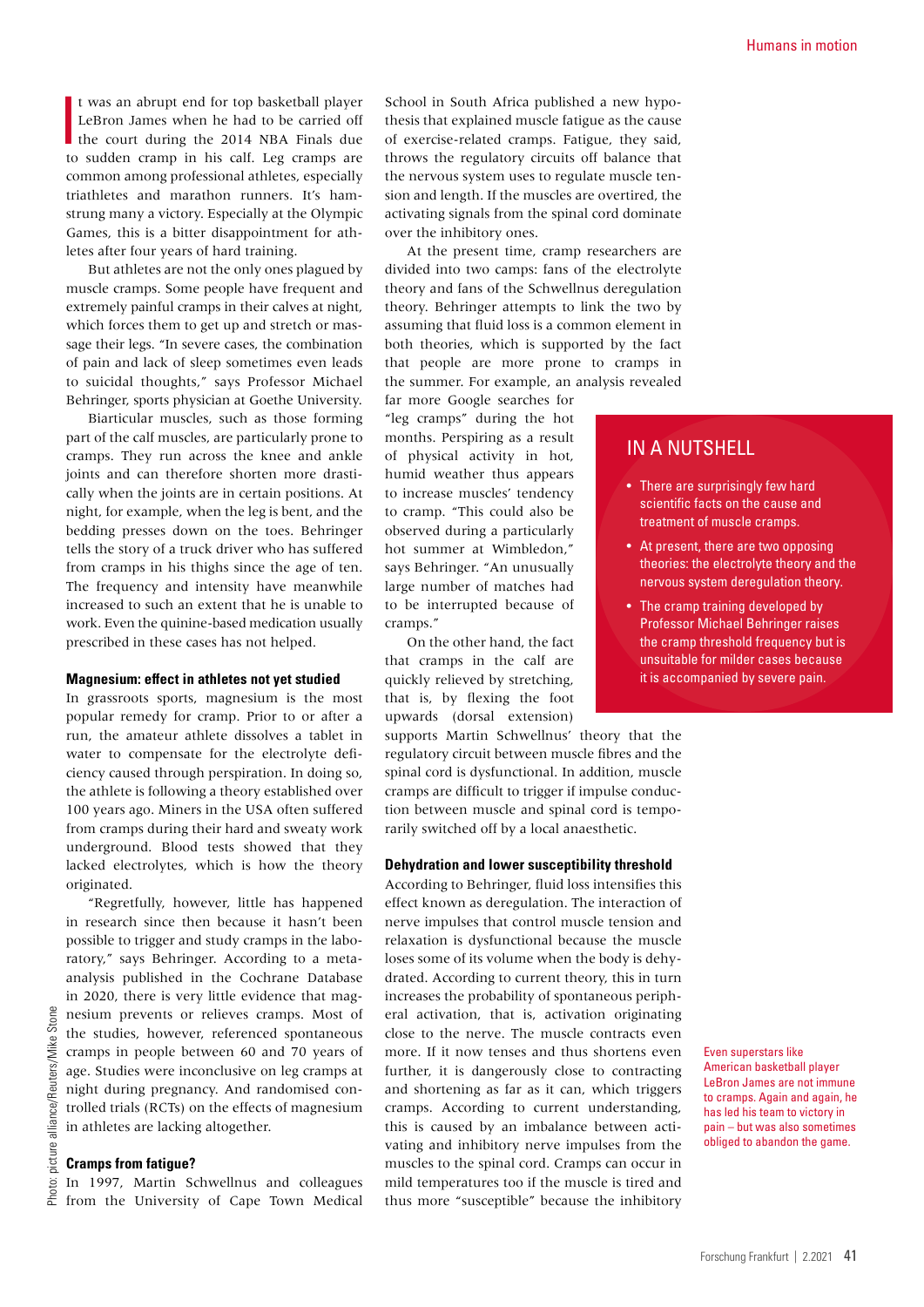feedback from the muscles is weak, thus oiling the works for cramps.

It was these considerations that led Behringer to examine muscle tension in people more prone to cramps. The experimental setup is extremely simple: the test candidate is asked to sit on a bench with their legs dangling down and two electrodes are stuck to one of their legs. An alternating current is applied to the electrodes, which stimulates the muscle in a similar way to physical exercise or work – but shortens it to a



Muscle cramps are triggered in the laboratory by raising the frequency of electrical impulses. The purpose of this "training" is to gradually increase the susceptibility threshold for cramps – a source of relief for athletes.

> maximum. The frequency is now gradually increased with the same current until the muscle begins to cramp. Sports scientists define the cramp threshold as the frequency that is just enough to trigger cramps.

### **Cramp training only for severe cases**

The measurements showed that people more prone to cramps also have a lower susceptibility threshold. Their muscles evidently have a higher resting tone, and it is therefore easier to induce the cramp threshold. In the process, Behringer made a surprising discovery: in the course of successive measurements, his test candidates' threshold rose from week to week until no artificial cramps could be triggered at all. "We were able to show that the muscles grow as a result of such cramp training," Behringer explains. "But far more exciting was our observation of the ris-

# ABOUT MICHAEL BEHRINGER

**Professor Michael Behringer**, born in 1978, studied medicine at Heinrich Heine University Düsseldorf. He has headed the Department of Sports Medicine and Exercise Physiology at Goethe University since 2017, before which he led the Muscle Research Group at the Institute of Exercise Training and Sport Informatics at the German Sport University Cologne for ten years. In parallel, he worked at the German Research Centre of Elite Sport (momentum) in Cologne.

**[behringer@sport.uni-frankfurt.de](mailto:behringer@sport.uni-frankfurt.de)**

ing cramp threshold frequency, which so far no other method has been able to achieve."

Behringer stresses that his "cramp training" is currently only being investigated in the framework of studies. And even if it should enter clinical practice, it will be reserved for people with severe cramps. "How painful artificially induced cramps are should not be underestimated," he says. When it comes to application in practice, he is thinking about cases such as that of a former pole vaulter, whose tendency to cramp stopped him from competing altogether, or of people who suffer frequently from cramps due to a narrowing of the spinal canal or a slipped disc. He was able to show in a study that the treatment reduced their cramps significantly.

### **Nobel Prize laureate's spicy cocktail**

Recently, Behringer has taken a closer look at HOTSHOT, which was developed in 2016 by Nobel Prize winner Rod MacKinnon to prevent cramps or muscle strain and is widely used by professional athletes in the USA. According to the story on the website as to how the company was founded [\(https://teamhotshot.com/founders\)](https://teamhotshot.com/founders), MacKinnon, neuroscientist and endurance athlete, was overcome by severe cramps while kayaking at sea with his friend Dr Bruce Bean. Both could barely steady their kayaks. It seems that MacKinnon saved himself from this dangerous situation by drinking the vinegar of pickled gherkins – presumably with the idea of replenishing his electrolyte balance. But the cramps subsided much faster than expected.

Back at their institute, the two neuroscientists searched for an explanation. They discovered that the acidy concoction, with spices such as peppercorns and mustard seeds, stimulates sensory nerve tracts from the mouth to the stomach. These send signals to the spinal cord, which in turn dampens excitation signals to skeletal muscles. "The truth is that cramps are caused by misfiring nerves," it says on the website. Or put even more simply: "It's the nerve, not the muscle."

### **"HOTSHOT" put to the test**

To stimulate the receptors in the mouth and stomach even more effectively, MacKinnon and Bean chose ginger, cinnamon and very hot chili peppers (jalapeño) as even hotter ingredients for their "HOTSHOT". Capsaicin, the active ingredient in these spices, is also found in pepper spray. "I doubt that a marathon runner's gastrointestinal tract can easily digest such a cocktail at the starting line," comments Behringer.

But can HOTSHOT at least prevent muscle cramps? Behringer and his colleagues studied this with the help of their experimental setup. They were able to detect only a minor effect,